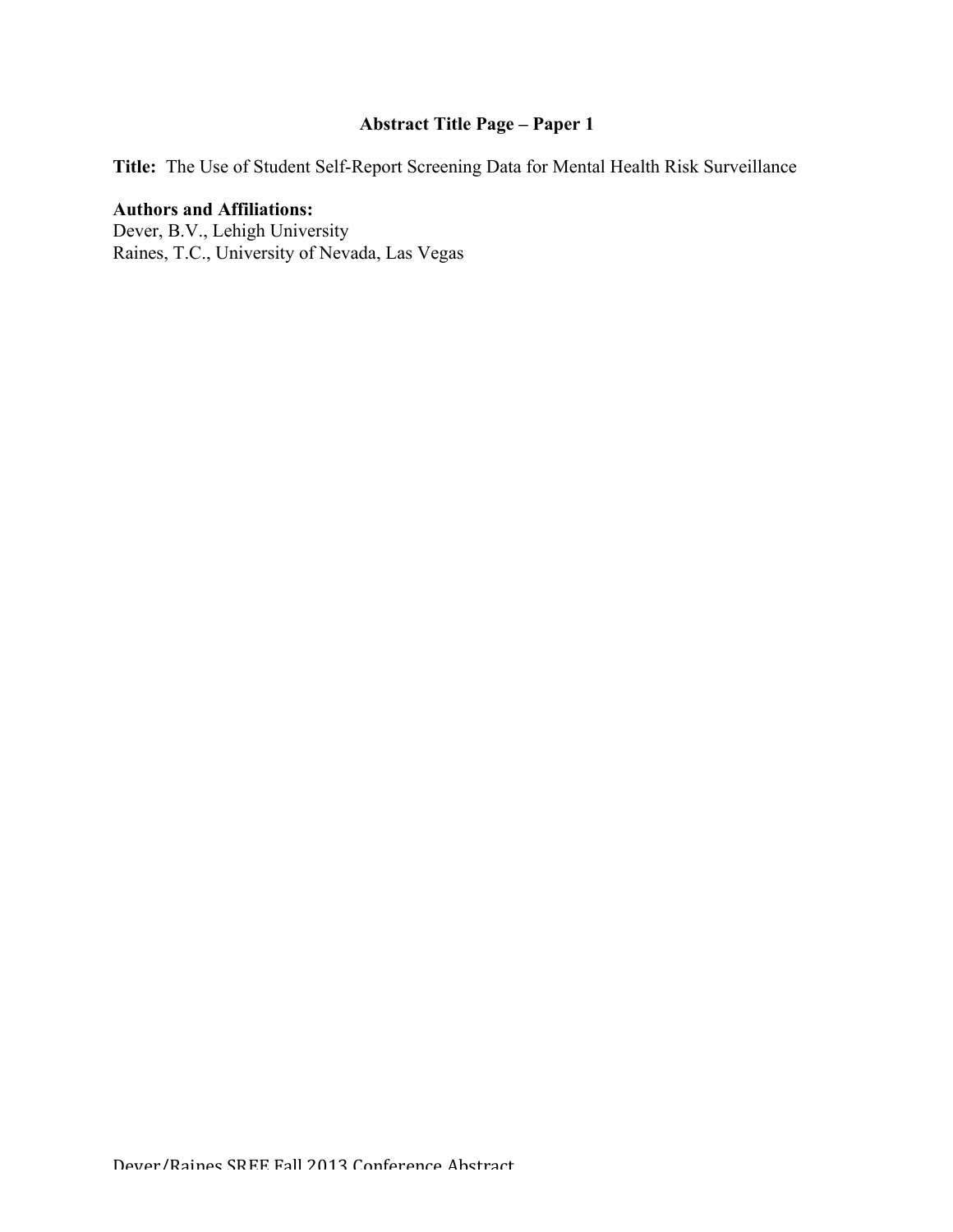# **Abstract Body**

#### **Background / Context:**

Child and adolescent mental health disorders are known to increase the risk for numerous poor school and life outcomes for children and adolescents including suicidal ideation and attempts, academic underachievement and school dropout, substance use and disorders, and physical fighting or victimization by a weapon (Bradley, Doolittle, & Bartolotta, 2008; Brown & Grumet, 2000; Dowdy, Furlong, & Sharkey, 2012; O'Connell, Boat, & Warner, 2009). A preventive approach to mitigating associated impairment, morbidity, and poor outcomes in school settings has been advised for at least four decades (Cowen et al., 1973). The widespread adoption of preventive models, methods, and procedures for achieving this goal, however, has remained nascent in U.S. schools (Jamieson & Romer, 2005).

Schools have long been identified as the community context of choice for delivering preventive mental health services. As major societal institutions, schools provide an organizational structure that reaches more children with more continuity than primary care, or any other child and family service setting (Doll & Cummings, 2008). Schools, however, are rather unprepared to provide preventive mental health services due to limited staff training, time commitment to educational service delivery, and a lack of assessment methods for delivering services such as universal screening (Fox, Halpern, & Forsyth, 2008; Levitt, Saka, Romanielli, & Hoagwood, 2007; O'Connell et al., 2009).

Universal screening is the first step in any preventive, secondary prevention, or early intervention program for mental health problems (Levitt et al., 2007). A National Academies of Sciences report identified four levels of prevention, including: 1) universal prevention where community risk factors, such as school safety, are of interest, 2) selective prevention where high risk groups, such as children exposed to maternal depression, are identified for services, 3) indicated prevention where screening for behavioral and sub-syndromal symptoms is used to identify children for early intervention services [defined as behavioral or emotional risk (BER), for the purposes of this study], and 4) assessment for detection, diagnosis, and treatment of a mental health disorders (O'Connell et al., 2009).

A central impediment to the adoption of universal screening measures for school-based screening of large groups of children has been the practicality of such measures, especially the associated personnel costs and test administration time that competes directly with the demand for academic instructional time (Dowdy, Ritchey, & Kamphaus, 2010). Although newer screening measures such as the one used in this study require only a few minutes per child, the practicality of screening thousands of students in numerous schools is yet to be determined (Dever, Raines, & Barclay, 2012).

# **Purpose / Objective / Research Question / Focus of Study:**

The current investigation sought to determine:

- 1. Whether or not a brief self-report screener of behavioral and emotional risk (BER) could be used universally in middle and high school with little concern about interference with instructional time or other practical concerns.
- 2. If the screener would produce score differences between schools that were consistent with school administrator concerns, which predicted that some schools were characterized by more adolescent BER than others.
- 3. Whether or not demographic variables such as child race/ethnicity, gender, SES, or grade level were strongly associated with screener scores.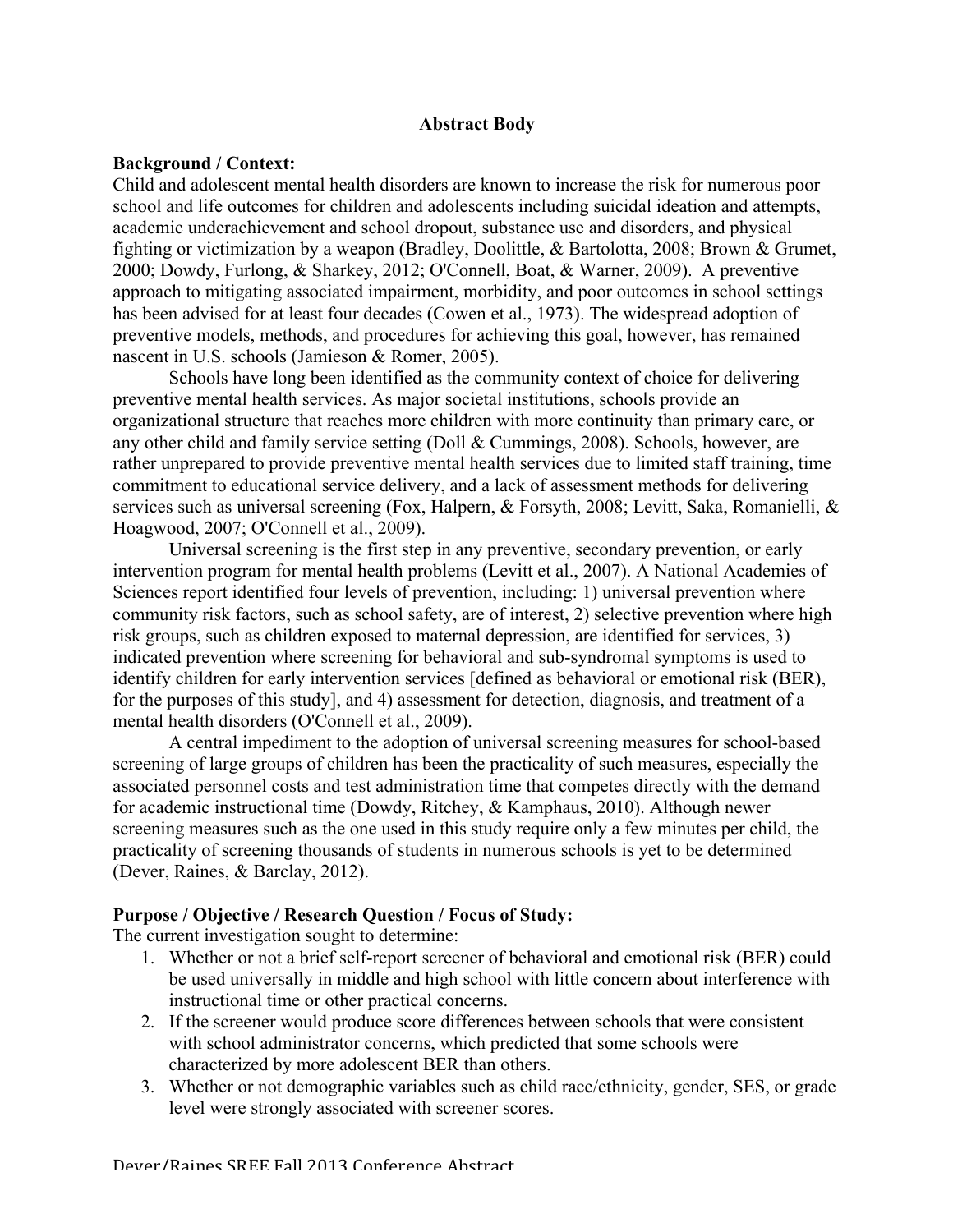4. If individual screener results demonstrated discriminant validity by assessing their association with classification as eligible for special education programs due to the presence of severe behavioral and emotional problems or diagnosed mental health disorders.

# **Setting:**

Data were collected from 3 middle and 4 high schools in a mid-sized city in the Southeastern United States. The school district from which these schools were selected consists of a total of 7 middle and 7 high schools, of which half participated in the current study. The 7 schools selected for the present study were new recipients of federal School Improvement Grants due to low academic performance. The district administrators requested universal screening for each of the participating schools because of concerns that student misbehavior may have exceeded that of the other middle and high schools. In addition, several incidents of school violence had occurred on the campus of one of the high schools. Administrators at these schools were interested in gathering baseline data on behavior prior to implementing any school-wide interventions.

# **Population / Participants / Subjects:**

The sample collected included 2,222 adolescents in the  $8<sup>th</sup>$  through 12<sup>th</sup> grades. Females constituted 53% of the sample. The ethnic/racial group sample sizes were 1,701 African-American, 456 White, 32 Latino/a, and 26 Other. Sample sizes by school ranged from 95 to 849 (median = 205). The school district has a high poverty rate, with 76% of students in the present study being eligible for a free or reduced price lunch. Approximately 6% of the sample, or 139 adolescents, were classified as special education eligible.

# **Intervention / Program / Practice:**

The *Behavioral and Emotional Screening System* (BESS; Kamphaus & Reynolds, 2007) Student Form is a brief screening measure completed by children or adolescents aged 8 through 18 years to identify BER. The BESS includes 30 items that assess a wide range of child behavior and emotional problems including: internalizing items about worry and sadness; inattention and distractibility items; items assessing poor school attitude; and items assessing social and interpersonal skills. Use of theory and factor analysis to develop the measure resulted in the inclusion of more internalizing items than other screening measures of this length, and a four factor solution including an assessment of inattention/hyperactivity, internalizing problems, school problems, and personal adjustment (Dowdy, Twyford, Chin, DiStefano, Kamphaus, & Mays, 2001). The BESS requires no training and can be completed in 5 minutes or less.

Students are given four rating options—never, sometimes, often, or almost always—for each item and the sum of the items generates a total *T*-score (mean = 50, standard deviation = 10) with higher scores reflecting higher levels of BER. The scoring rubric or risk level for BER is as follows: (a) a *T-*score of 20-60 suggests a "normal" level of risk; (b) 61-70 suggests an "elevated" level of risk; and (c) 71 or higher suggests an "extremely elevated" level of risk. The risk level classification cut-scores were developed to maximize sensitivity and specificity, and results suggest that sensitivity, specificity, positive predictive value, and negative predictive value were generally high (Kamphaus & Reynolds, 2007).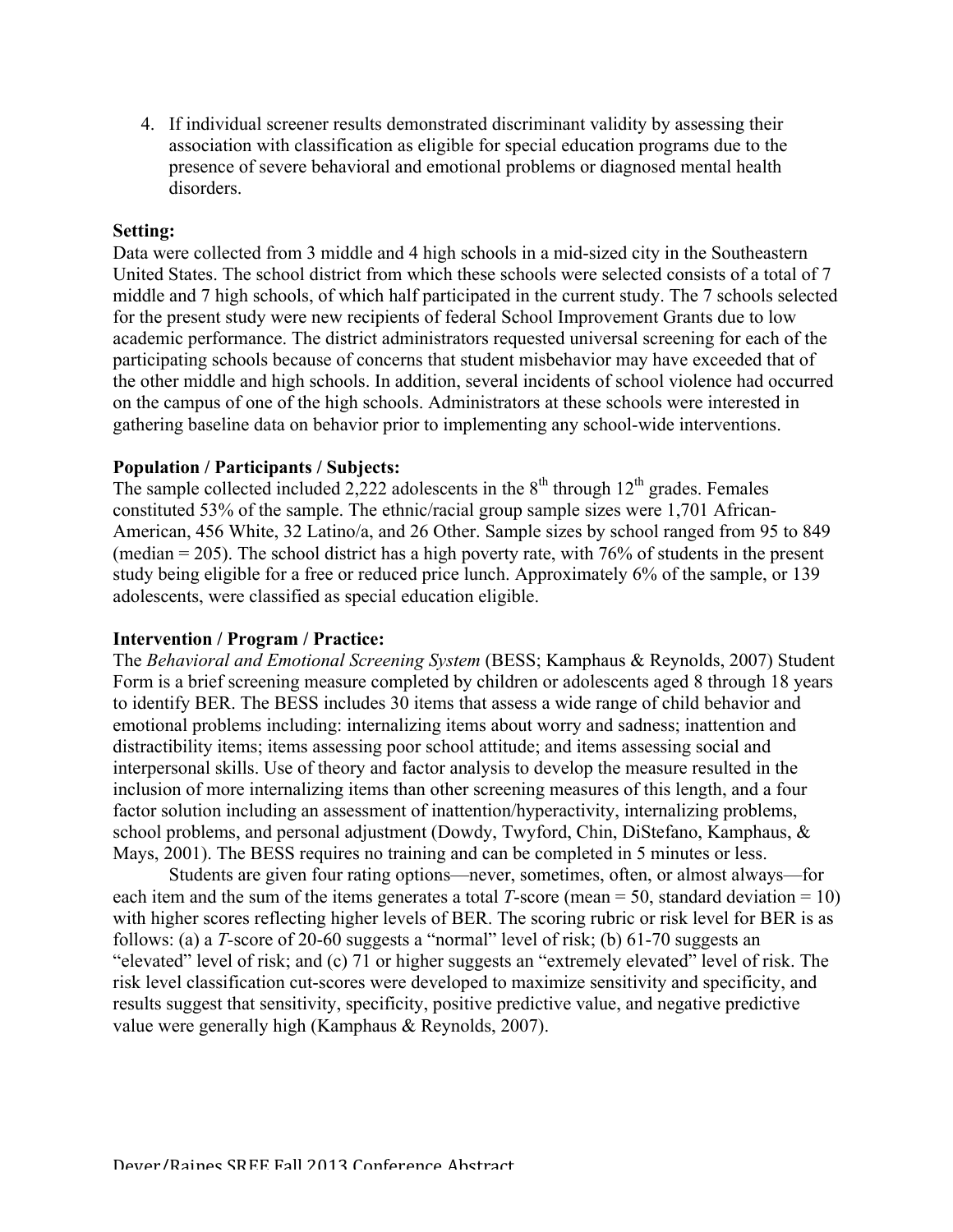#### **Research Design:**

A prospective, cross-sectional survey design was chosen in order to provide surveillance data for these 7 schools at one point in time, prior to choosing/implementing school-wide interventions.

#### **Data Collection and Analysis:**

A brief screening measure, the BESS Student Form, was administered to all students in groups, usually in homerooms, by school district employed school psychologists and school psychology doctoral students. Administration amounted to approximately fifteen minutes per classroom including the reading of instructions from a script, completion of forms, and collecting forms from all students. Total administration was less than 1 hour total per middle or high school since all data were collected at the same time interval, in most cases during the homeroom period. The cost of the screening instrument was approximately \$1 per child. The data collection, entry, cleaning, file preparation, and analyses were either conducted or supervised by a post-doctoral fellow supported by the Georgia Measurement and Assessment Training (GMAT) program (grant # R324B080D06 from the Institute of Education Sciences, US Department of Education).

#### **Findings / Results:**

Descriptive statistics for the sample by school are shown in Table 1. In order to test whether the screener would produce score differences between schools that were consistent with school administrator concerns, an Analysis of Variance (ANOVA) comparing schools was conducted. This ANOVA revealed statistically significant differences in the four factor scores among the seven schools with *F* values ranging from 4.73 for the internalizing factor to 8.20 for the inattention/hyperactivity factor, and all tests being significant beyond  $p < .001$ . These results supported the a priori predictions of the school administrators in that the high school that had experienced increases in school violence (High School #3) and its feeder middle school (Middle School #3) had the highest means on the deviant factors and the lowest means for the positive adjustment factor. However, as demonstrated in Figure 1, these statistically significant differences across school by factor were small.

The third question of interest was whether or not demographic variables such as child race/ethnicity, gender, SES, or grade level were strongly associated with screener scores. The ANOVA by child gender was statistically significant for only the adjustment problems ( $F = 6.79$ ,  $p < .009$ ) and internalizing factors ( $F = 25.35$ ,  $p < .001$ ), where girls obtained higher scores on each. BESS scores also differed significantly by grade level for all four factors; adjustment  $(F =$ 3.87,  $p < .004$ ), inattention/hyperactivity ( $F = 6.23$ ,  $p < .001$ ), internalizing ( $F = 2.82$ ,  $p < .024$ ), and school problems ( $F = 6.99$ ,  $p < .001$ ). Figure 2 plots means for the four factors by grade level. These data reveal a trend for self-reported problems to increase in high school over levels reported by eighth graders.

Socioeconomic status produced the most non-significant findings in that free or reduced lunch eligibility status, unlike the other demographic variables, did not produce any statistically significant differences between the BESS factors. BESS results for student ethnicity, by contrast, did differ for the African American and White groups. All four BESS factors differed for these two groups ( $p < .001$ ), with White students reporting more deviance and fewer positive adjustment skills. The results for the other two groups were too small to interpret with confidence.

In relationship to our fourth research question, special education status was linked statistically to only two of the BESS factors: adjustment  $(F = 60.10, p < .001)$  and internalizing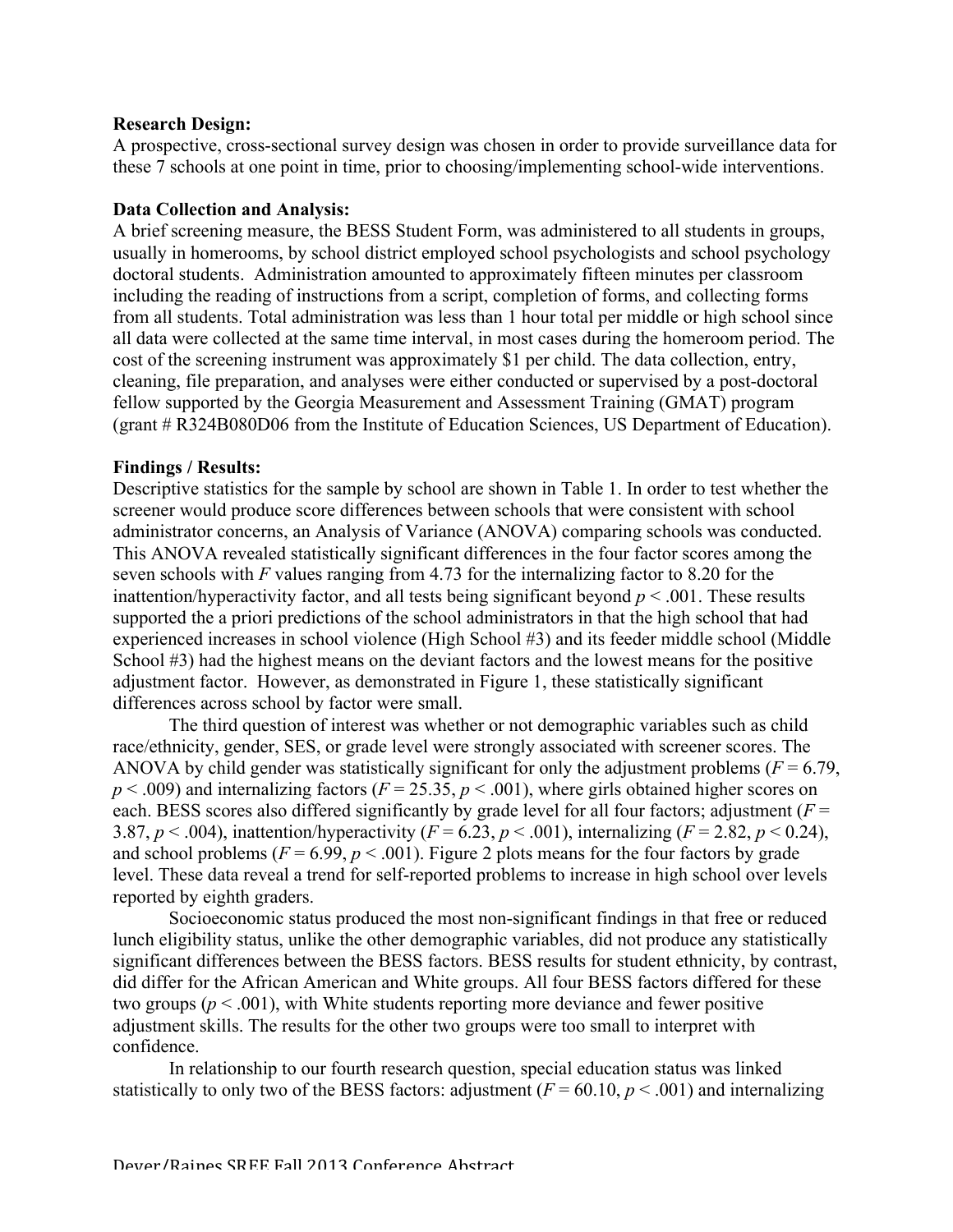$(F = 47.30, p < .001)$ . Special education status was not a significant predictor of inattention/hyperactivity or school problems in the present study.

All of these analyses were repeated utilizing BESS classification scheme as the outcome variable. The BESS BER classification system as noted earlier has three levels: normal, elevated, and extremely elevated risk. These results were similar to those found using factor scores. For example, no differences were found between BESS factors by SES, more White adolescents were classified as elevated and extremely elevated in risk than African-American adolescents, and girls (13.5%) acknowledged a higher prevalence rate of risk than boys (11.5%). In comparisons where ANOVA results were significant, all Chi Square tests of differences in proportions were also statistically significant.

#### **Conclusions:**

Student self-report screening results may provide schools and community stakeholders with systematic data about mental health risk that may be used to address and monitor the mental health needs of adolescents in school. These data may also be used to disaggregate BER status for different levels of analysis, such that prevention and intervention planning can be considered at the classroom, school, sub-district, and school district levels, and even region and state levels if desired. Comparisons can then be made across levels of analysis and service delivery to determine where significant BER exists, whether there are inattention/hyperactivity, internalizing, or school problems, or an absence of strengths as assessed by the adjustment factor. This "targeting" of systems in need of change or improvement based on data holds the potential to better focus prevention and intervention efforts based on evidence.

While a full cost and practicality analysis of this measure and methodology was not undertaken for the purposes of this study, the ability to gather these individual student data from an entire school taking less than one hour of instructional time per academic year using a relatively low cost screening instrument portends greater practicality than has been the case in the past. In effect, the results confirmed the a priori hypothesis of school administrators about which schools were the most problematic in terms of youth behavioral maladjustment. Thus, school administrators used these results to bolster their confidence about which schools would require new policies, procedures, or practices to improve youth outcomes. Screening data also informed school personnel regarding which types of problems were most common among their school population in order to plan school-wide prevention and intervention activities. For example, recognizing the prevalence of reported school problems as opposed to internalizing problems may provide for a more efficient resource allocation. *Limitations*

The sample sizes for this study among particular demographic subgroups were sometimes minimal. Although screening was conducted universally, the sampling did not include all children in a school due to student absences and the exclusion of some classrooms due to disability classifications that prevented participation. Sample sizes were not adequate to conduct some important analyses, such as including a Latino/a sample in the ethnic group comparisons. Due to time limitations only one screener was used. Although the BESS has supportive reliability and validity evidence, it is relatively new. A clear "gold standard" among such school-based screening measures has yet to emerge based on consensus use; therefore, more research is needed regarding the choice of screening assessment and direct comparisons to other well-known clinical screening tools are needed.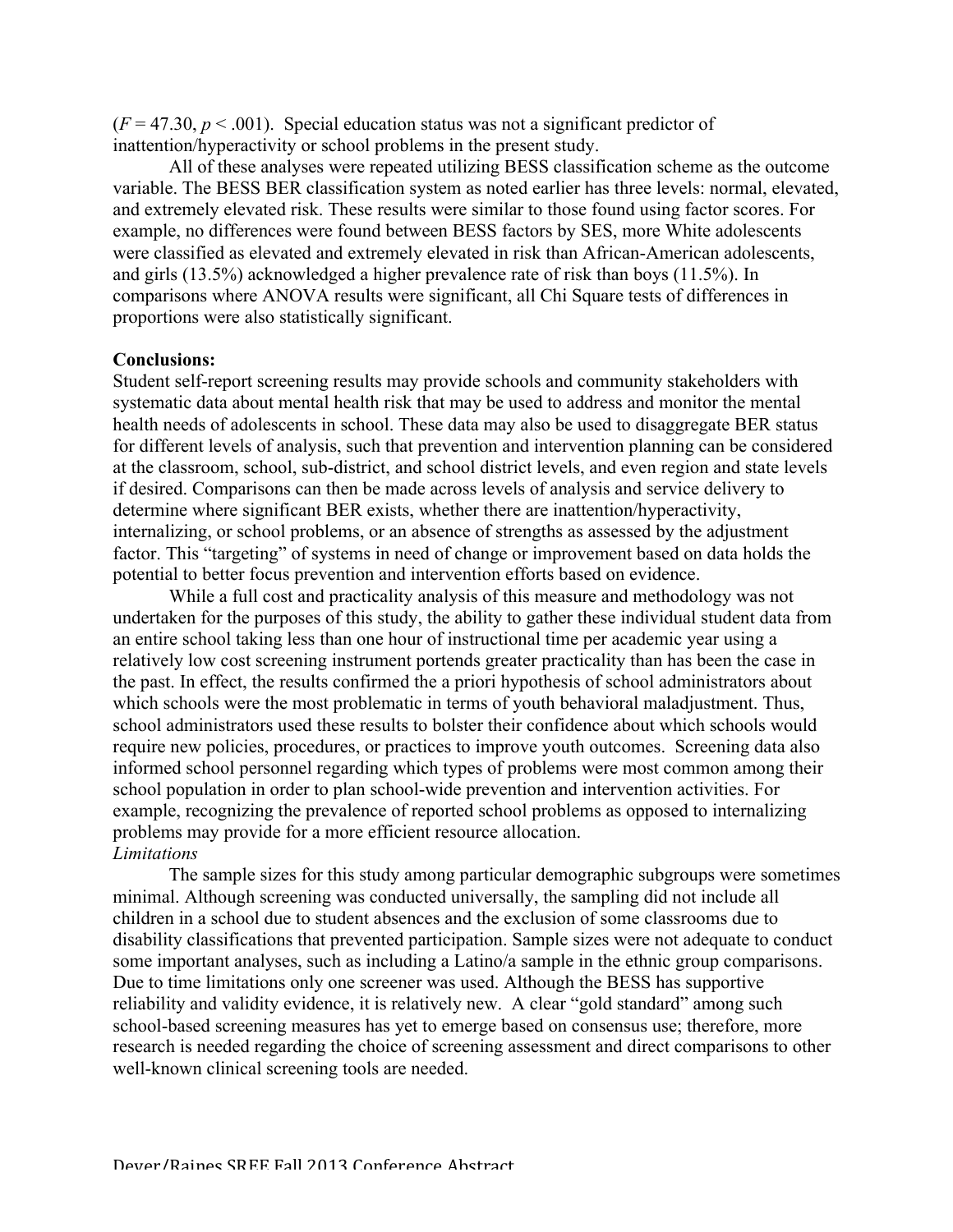#### **Appendix A. References**

- Bradley, R., Doolittle, J., & Bartolotta, R. (2008). Building on the data and adding to the discussion: The experiences and outcomes of students with emotional disturbance. *Journal of Behavioral Education, 17*(1), 4-23.
- Brown, M.M., & Grumet, J.G. (2000). School-based suicide prevention with African American youth in an urban setting. Professional Psychology: *Research and Practice, 40*(2), 111- 117.
- Cowen, E.L., Dorr, D., Clarfield, S.P., Kreling, B., McWilliams, S.A., Pokracki, F., Pratt, D.M., Terrell, D.L., & Wilson, A.B. (1973). The AML: A quick screening device for early identification of school maladaption. *American Journal of Community Psychology, 1*, 12- 35.
- Dever, B.V., Raines, T.C., & Barclay, C.M. (2012). Chasing the unicorn: Practical implementation of universal screening for behavioral and emotional risk. *School Psychology Forum, 6*(4), 108-118.
- Doll, E., & Cummings, J. (2008). Why population-based services are essential for school mental health, and how to make them happen in school. In B. Doll, & J. Cummings (Eds.) *Transforming school mental health services: Population-based approaches to promoting the competency and wellness of children.* Thousand Oaks: Corwin Press.
- Dowdy, E., Furlong, M.J., & Sharkey, J.D. (2012). Using surveillance of mental health to increase understanding of youth involvement in high risk behaviors: A value added analysis. *Journal of Emotional and Behavioral Disorders.* doi: 10.1177/1063426611416817
- Dowdy, E., Ritchey, K., & Kamphaus, R.W. (2010). School-based screening: A populationbased approach to inform and monitor children's mental health needs. *School Mental Health*, *2*, 166-176.
- Dowdy, E., Twyford, J., Chin, J., DiStefano, C., Kamphaus, R., & Mays, K. (2011). Factor structure of the BASC–2 Behavioral and Emotional Screening System Student Form. *Psychological Assessment, 23*(2), 379-387.
- Fox, J., Halpern, L., & Forsyth, J. (2008). Mental health checkups for children and adolescents: A means to identify, prevent, and minimize suffering associated with anxiety and mood disorders. *Clinical Psychology: Science and Practice, 15*(3), 182-211
- Jamieson, K.H., & Romer, D. (2005). A call to action on adolescent mental health. In: D.L. Evans, E.B. Foa, E. Gur, et al., (Eds.) *Treating and Preventing Adolescent Mental Health Disorders: What We Know and What We Don't Know*. New York: Oxford University Press : 598-615.
- Kamphaus, R. W., & Reynolds, C. R. (2007). *Behavior Assessment System for Children—Second Edition (BASC–2): Behavioral and Emotional Screening System (BESS).* Bloomington, MN: Pearson.
- Levitt, J.M., Saka, N., Romanelli, L.H., & Hoagwood, K. (2007). Early identification of mental health problems in schools: The status of instrumentation. *Journal of School Psychology, 45*, 163-191.
- O'Connell, M., Boat, T., & Warner, K. (2009). *Preventing mental, emotional, and behavioral disorders among young people: Progress and possibilities*. Washington, DC: National Academies Press.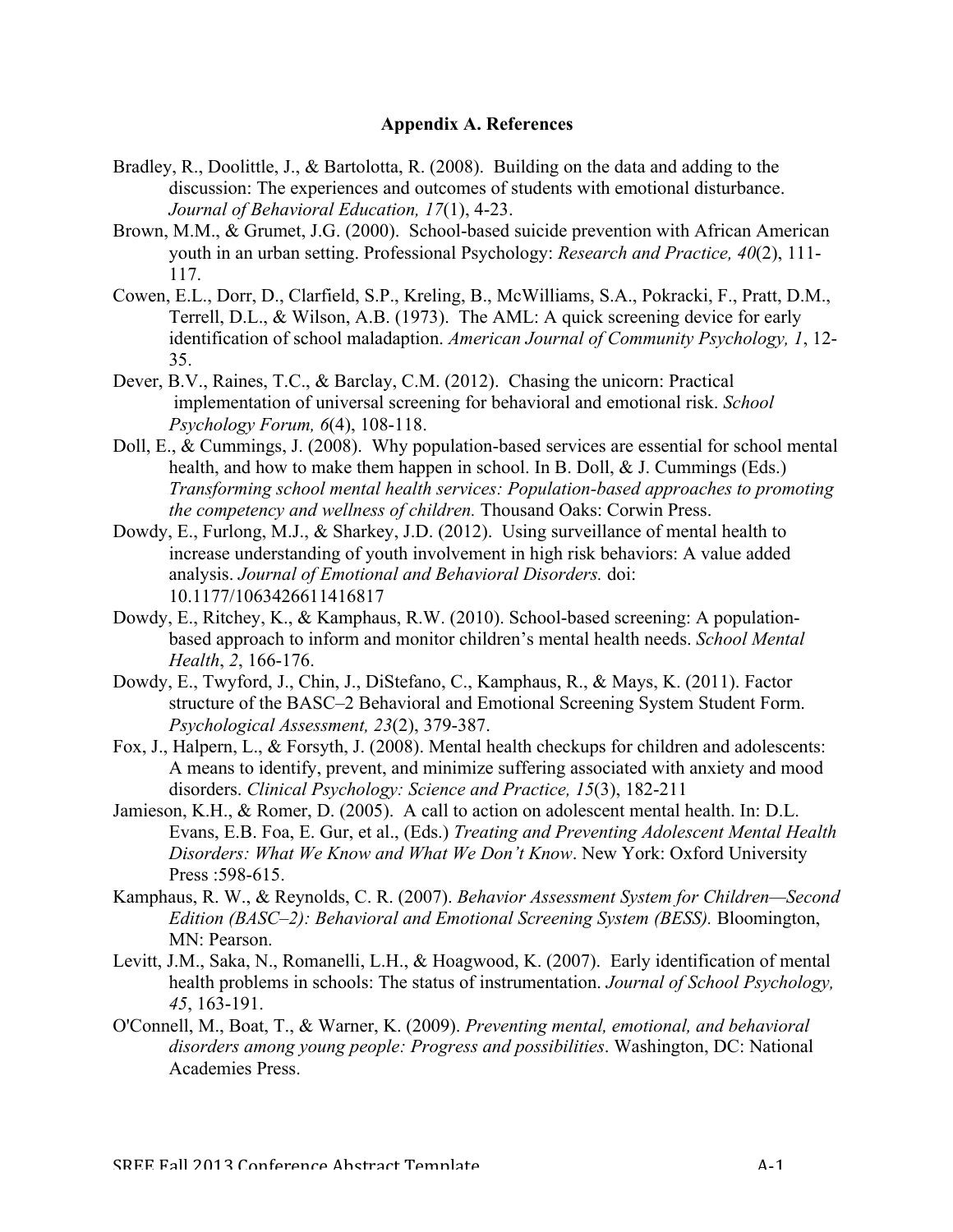# **Appendix B. Tables and Figures**

Table 1

Descriptive Statistics: Factor Score Means and Standard Deviations for four BESS factors by School

| <b>SCHOOL</b>      |           | Adjustment | Hyperactivity | Internalizing | School Problems |
|--------------------|-----------|------------|---------------|---------------|-----------------|
|                    |           | Factor*    | Factor*       | Factor*       | Factor*         |
| Middle School Mean |           | 3.3684     | 1.7209        | 1.6852        | 1.7966          |
| 1                  | N         | 147        | 147           | 146           | 147             |
|                    | Std.      | .50167     | .51180        | .49201        | .55487          |
|                    | Deviation |            |               |               |                 |
| Middle School      | Mean      | 3.2468     | 1.6737        | 1.7022        | 1.6825          |
| 2                  | N         | 95         | 95            | 95            | 95              |
|                    | Std.      | .53925     | .47835        | .51825        | .47582          |
|                    | Deviation |            |               |               |                 |
| Middle School      | Mean      | 3.1277     | 1.8622        | 1.8493        | 1.9603          |
| 3                  | ${\sf N}$ | 105        | 105           | 105           | 105             |
|                    | Std.      | .58581     | .54774        | .53887        | .60221          |
|                    | Deviation |            |               |               |                 |
| High School 1      | Mean      | 3.2878     | 1.8114        | 1.7980        | 1.9635          |
|                    | N         | 205        | 205           | 205           | 205             |
|                    | Std.      | .53559     | .52631        | .54994        | .57015          |
|                    | Deviation |            |               |               |                 |
| High School 2      | Mean      | 3.3764     | 1.6854        | 1.6355        | 1.9460          |
|                    | N         | 368        | 368           | 368           | 368             |
|                    | Std.      | .47221     | .46557        | .45389        | .51496          |
|                    | Deviation |            |               |               |                 |
| High School 3      | Mean      | 3.2300     | 1.8855        | 1.7607        | 1.9912          |
|                    | N         | 849        | 849           | 848           | 849             |
|                    | Std.      | .54561     | .55194        | .49715        | .55366          |
|                    | Deviation |            |               |               |                 |
| High School 4      | Mean      | 3.3151     | 1.8172        | 1.7385        | 1.9836          |
|                    | N         | 453        | 453           | 453           | 453             |
|                    | Std.      | .50231     | .54746        | .46482        | .51579          |
|                    | Deviation |            |               |               |                 |
| Total              | Mean      | 3.2820     | 1.8105        | 1.7356        | 1.9521          |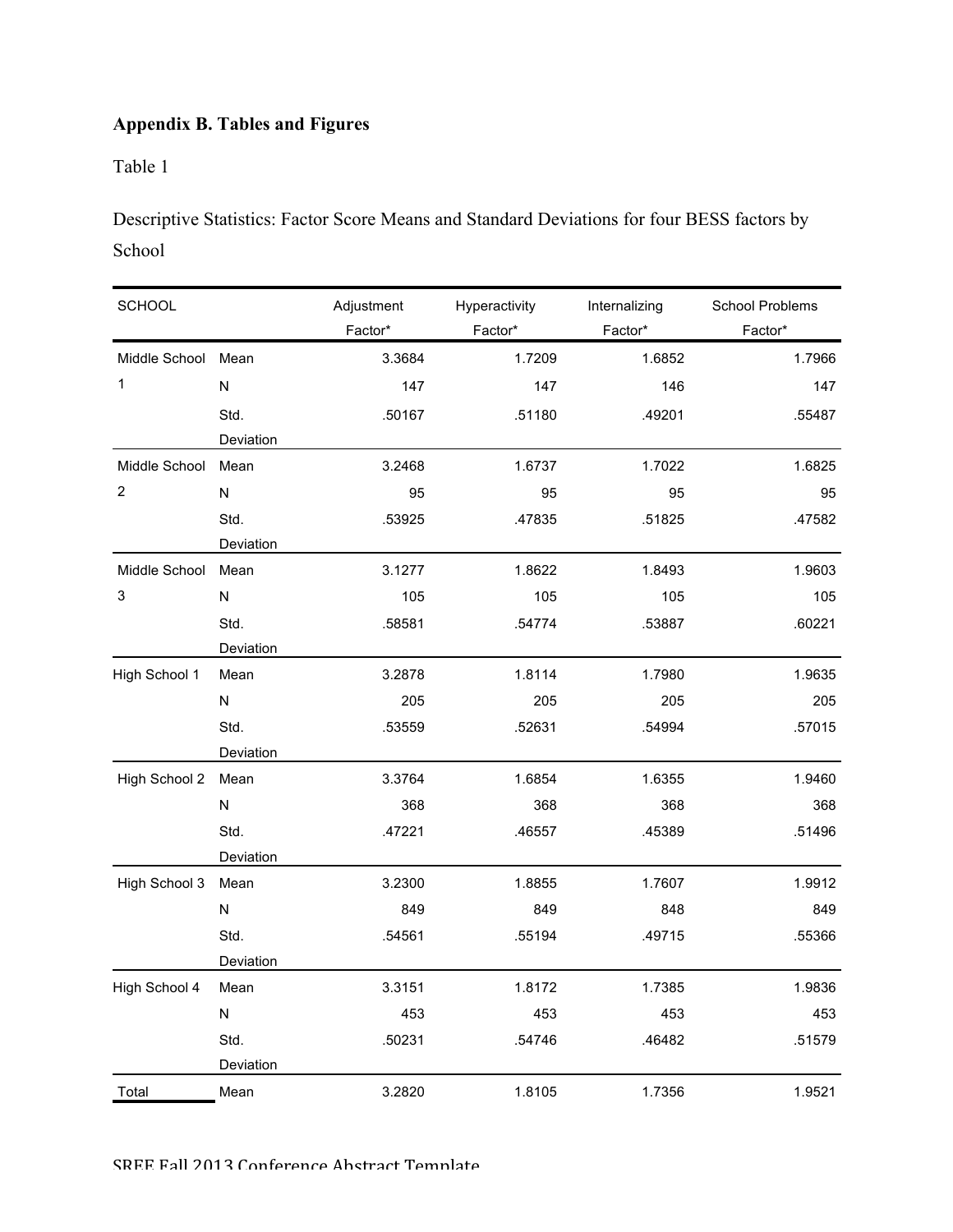| N         | 2222   | 2222   | 2220   | 2222   |
|-----------|--------|--------|--------|--------|
| Std.      | .52681 | .53454 | .49409 | .54514 |
| Deviation |        |        |        |        |

 $* p < .001$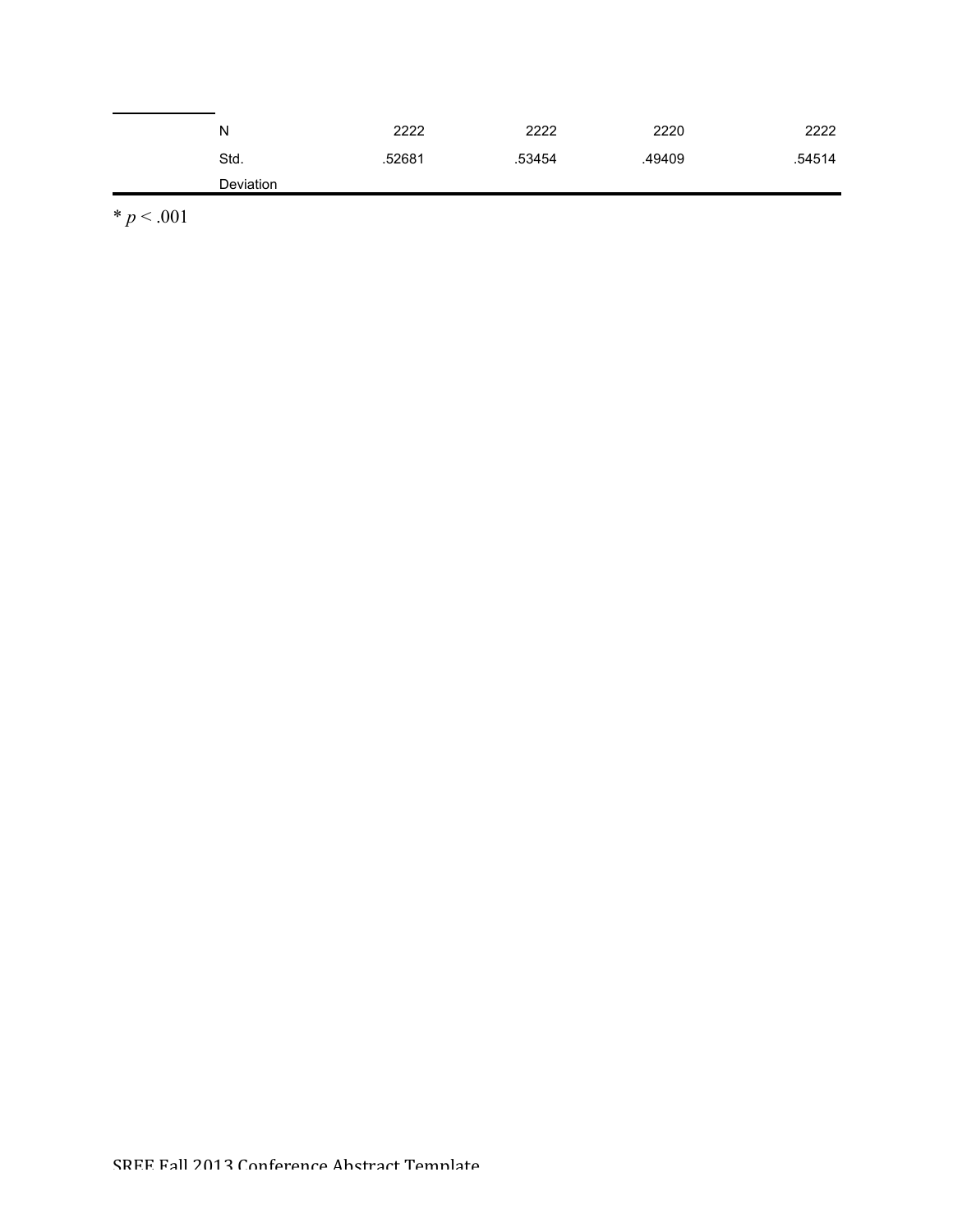

**Figure 1**. Factor Score Means for four BESS factors by school